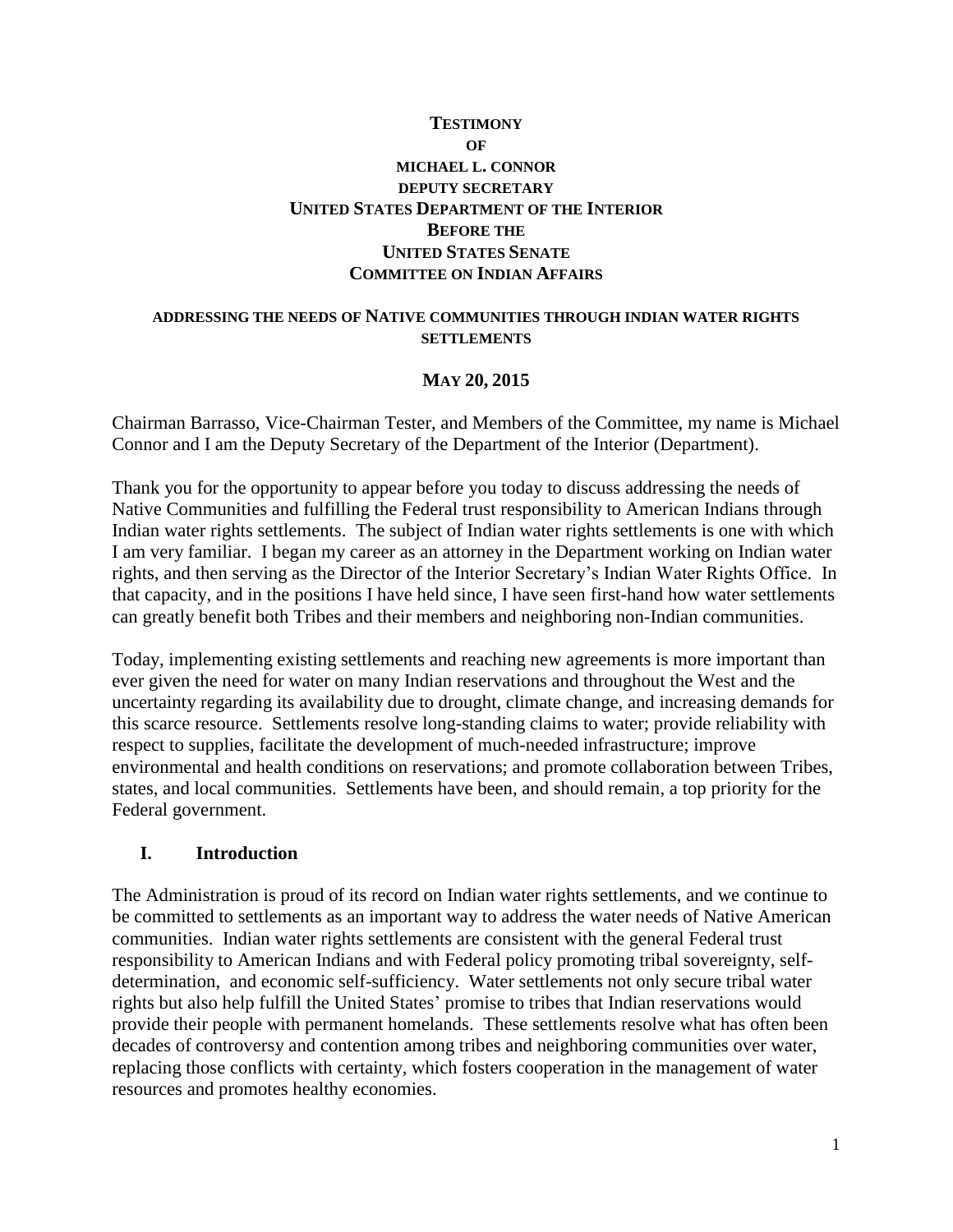Since 2009, the Administration has supported and Congress has enacted six Indian water rights settlements for nine tribes at a total Federal cost of slightly more than \$2 billion. All told, these settlements resolved disputes and litigation spanning well over a century. Most recently, the Administration was pleased to support two smaller and less comprehensive water rights settlements involving Tribes, in the 113<sup>th</sup> Congress: the Pyramid Lake Paiute Tribe-Fish Springs Ranch Settlement Act and Bill Williams River Water Rights Settlement Act of 2014. The Administration is working with all of the affected tribes now to implement these settlements.

This Administration's active involvement in settlement negotiations has resulted in both significant improvements in the terms of the settlements and substantial reduction in their Federal costs, which ultimately led to our support for these six Indian water rights settlements. Our support for these settlements clearly demonstrates that settling Indian water rights disputes is a high priority for this Administration and confirms that we stand ready to support Indian water settlements that result from negotiations with all stakeholders, including the Federal government, and represent a good use of taxpayer dollars good cost share contributions from states and other benefitting parties.

The Department has made significant strides in implementing the four settlements in the Claims Resolution Act and the two settlements in the Omnibus Public Lands Management Act. When fully implemented, these settlements will help ensure permanent water supplies and enhance economic security for five Pueblos in New Mexico, the Crow Tribe of Montana, the White Mountain Apache Tribe of Arizona, Navajo Nation lands located in the San Juan river basin in New Mexico and the Shoshone-Paiute Tribes of the Duck Valley Reservation located in part in both Nevada and Idaho. The Department is well underway in constructing the Navajo Gallup Water Supply Project, which will bring a clean and sustainable water supply to the Navajo Nation, where an estimated 40-percent of residents must haul water for use in their homes, and will help to augment the City of Gallup's drinking water system. As of today, we estimate that 326 jobs have been created directly by this project, a majority of which are held by Native Americans. Preliminary work on the construction of the Crow, White Mountain Apache and Aamodt domestic water projects is on-going. In addition, the United States has initiated critically needed improvements in the irrigation systems of the Duck Valley, Crow and Navajo Nation. These settlements are ushering in a new chapter on water in these regions- one marked by certainty, cooperation, and economic activity.

While recent settlements have provided desperately needed infrastructure in Indian country, much more work remains to be done. We are currently involved in 18 additional settlement negotiations around the West and are expecting several will see action in Congress this year. There are a few settlements that have been introduced this Congress, and numerous other settlements that have been in negotiation for many years that are approaching a resolution. It is difficult to predict which of these will reach final stages this year but we are continuing our active involvement in all. In addition to existing settlement teams, the demand for new teams continues to grow. We are in the process of appointing a negotiation team for the Coeur d'Alene Tribe in Idaho and we are considering appointing an assessment team for the Ohkay Owingeh Pueblo in New Mexico.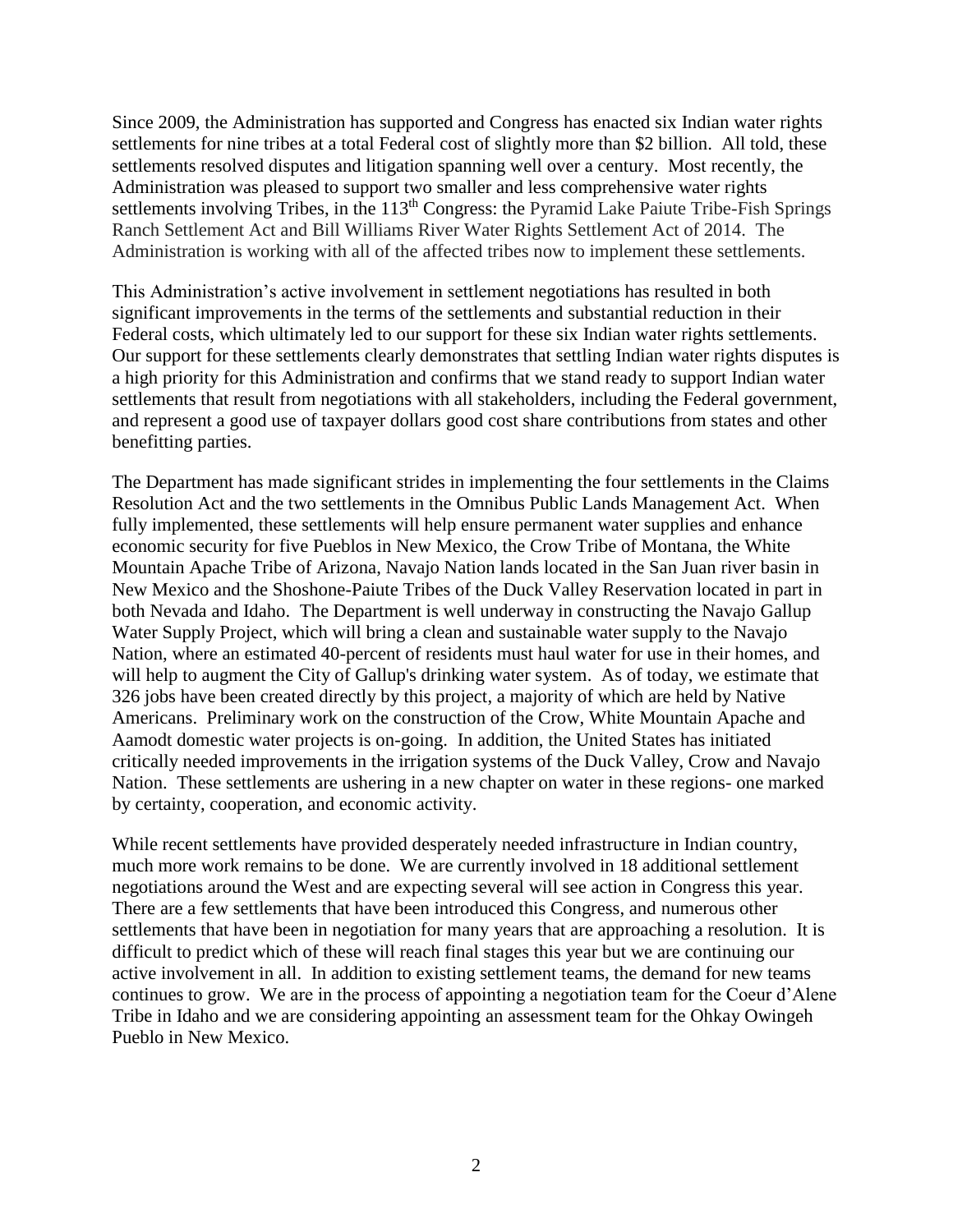#### **II. The Impetus for Water Rights Settlements.**

Disputes over Indian water rights are often expensive and divisive. In many instances, Indian water rights disputes, which can date back 100 years or more, are a tangible barrier to socioeconomic development for tribes, and significantly hinder the management of water resources. Settlements of Indian water rights disputes can break down these barriers and help create conditions that improve water resources management by providing certainty as to the rights of major water rights holders who are parties to the disputes. That certainty provides opportunities for economic development, improves relationships, and encourages collaboration among neighboring communities. We have seen this time and again throughout the West as the United States has pursued a policy of settling Indian water rights disputes whenever possible. For these reasons and more, for more than 30 years, federally recognized Indian tribes, states, local parties, and the Federal government have acknowledged that negotiated Indian water rights settlements are preferable to protracted litigation over Indian water rights claims.

Indian water rights are especially valuable in the West for many other reasons, including the fact that Indian reserved water rights cannot be lost due to nonuse, and Indian water rights have a priority date no later than the date of the creation of the reservation with which they are associated. Because most reservations were established prior to the settlement of the West by non-Indians, even very senior non-Indian water rights are often junior in priority to Indian water rights. Because most tribes have lacked resources to develop their own domestic water supply systems, irrigated agriculture or other industry to make use of their water resources, their ability to use their water rights has been limited. As a result, neighboring non-Indian interests and communities have come to rely over the course of decades on a water supply for which Indians have senior water rights.

Simply litigating title to water rights has not proven to be an effective solution for tribes or their non-Indian neighbors. Litigation often lasts for decades at great cost to all parties: the Federal government, tribes, states and local water users. Certain costs associated with these settlements cannot be monetized. For example, although we know that uncertainty and conflict over water reduces economic development and quality of life in the affected area, it is very difficult if not impossible to put a dollar figure on those costs. Even when litigation is concluded and a court decrees that a tribe has a right to a certain amount of water with a specific priority date, uncertainty persists. If a tribe cannot put its water rights to immediate use, Western water law principles allow other junior users to take advantage of the water until such time as a tribe can put the water to use. This, of course, continues to fuel conflict and casts a pall of uncertainty over a water system because junior users have no way of knowing when the tribe will be in a position to use its water.

A judicial decree does not provide "wet water" to tribes, nor does it authorize new infrastructure or do anything to encourage improved water management. Negotiated settlements, on the other hand, can, and generally do, address these critical issues. Through a settlement, parties can agree to use water more efficiently or in ways that result in environmental benefits, or to share shortages during times of drought rather than relying on strict principles of seniority in priority date. In exchange for settlement benefits, tribes can and do agree to subordinate use of their water rights so that existing water uses can continue without impairment. Parties to negotiations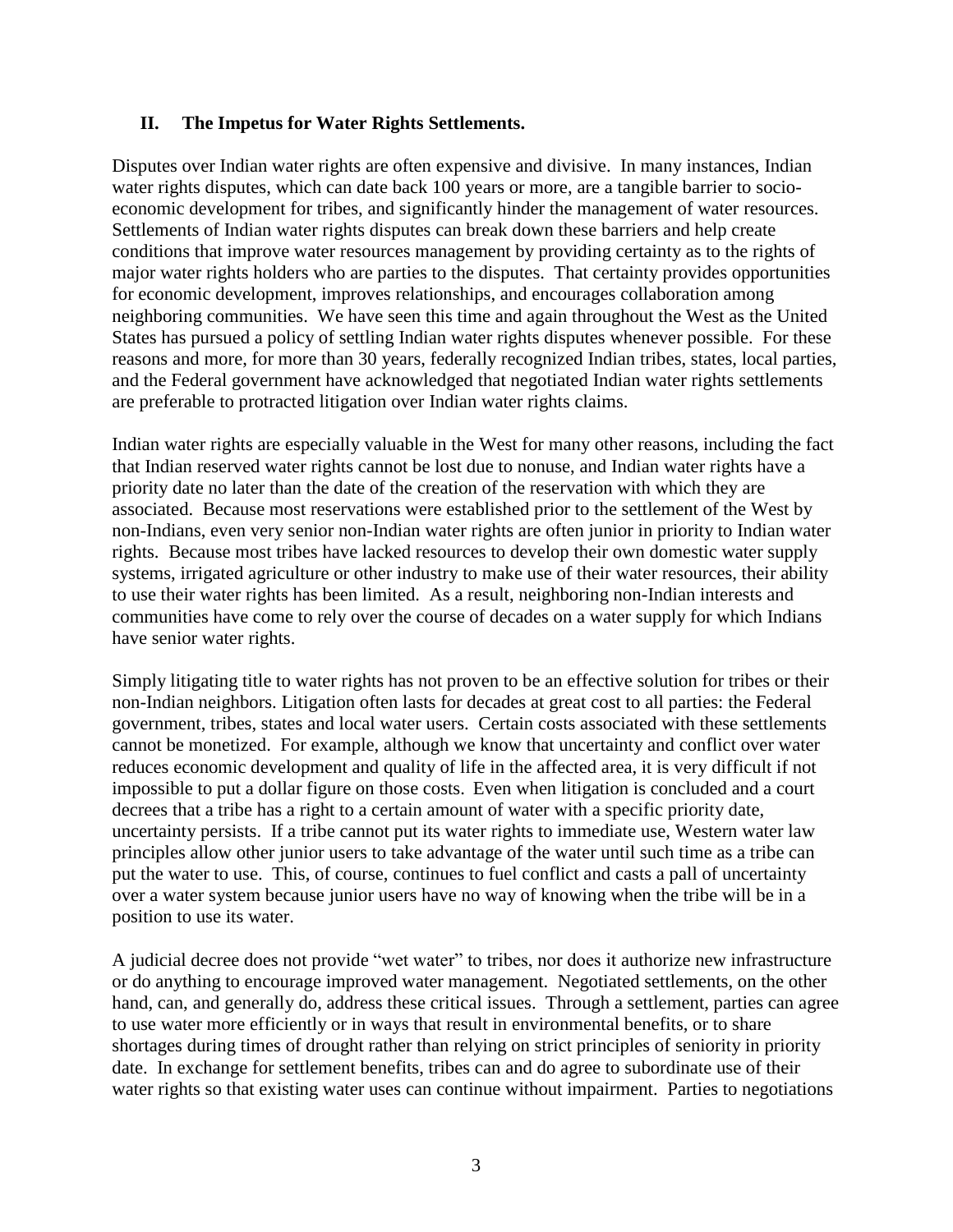can agree to terms for mutually beneficial water marketing that could not otherwise occur because of uncertainties in Federal and State law. Settlement negotiations foster a holistic, problem-solving approach that contrasts with the zero-sum logic of prolonged litigation that can have unintended consequences for communities with a unique opportunity for creative, placebased solutions reflecting local knowledge and values.

# **III. The Department's Indian Water Rights Program**

The Administration's commitment to Indian water settlements is reflected in the high level leadership at the Department that focuses on these settlements. My Counselor and the Chair of the Working Group on Indian Water Settlements (Working Group), along with the Assistant Secretaries of Indian Affairs and Water and Science, the Commissioner of Reclamation, the Solicitor, and the Secretary's Indian Water Rights Office (SIWRO), work as a team to achieve results that make a real difference, not only for tribes but for all the communities involved.

The Federal Government is guided in negotiations by the *Criteria and Procedures for the Participation of the Federal Government in Negotiations for the Settlement of Indian Water Rights Claims* (55 FR 9223, March 12, 1990). The Department and other Federal agencies participate in settlement discussions at the local level primarily though Federal negotiation teams. The teams interact with settlement parties, explain Federal policies on settlement and, when possible, help mold the parameters of a settlement.

Once a settlement is enacted by Congress, SIWRO oversees its implementation, primarily through Federal implementation teams, which function much like the Federal negotiation teams only with a focus on helping the Indian tribe and the other parties implement the enacted settlement. Currently, there are 18 Federal Indian Water Rights Negotiation Teams active in negotiating water rights claims in the western United States. An additional 20 Federal Indian Water Rights Implementation Teams work on implementing congressionally enacted settlements. With drought, climate change, increasing populations, and other factors impacting the availability of water and increasing the competition for this finite resource, the number of requests for the appointment of new negotiation teams continues to grow.

In the negotiation phase, the Department's efforts are supported by the Bureau of Indian Affairs' (BIA) Water Resources and Water Rights Litigation and Negotiation Programs, which provide technical and factual work product in support of the Indian water rights claims and provide financial support for the United States to defend and assert Indian water rights. In addition, the Native American Affairs Program within the Bureau of Reclamation (Reclamation) provides technical support for Indian water rights settlements, and assists tribal governments in developing, managing and protecting their water and related resources. This office also provides policy guidance for Reclamation's work with tribes in such areas as the Indian trust responsibility, government-to-government consultations, and Indian self-governance and selfdetermination. Once a settlement is enacted by Congress, and appropriations are authorized to implement it, primary funding responsibilities fall to Reclamation and the Bureau of Indian Affairs, although other agencies can and do contribute based on the particular terms of a settlement. To support these efforts, the President's FY 2016 Budget requests \$244.5 million for Indian water rights settlements (\$40.8 million for negotiation and legal support and \$203.7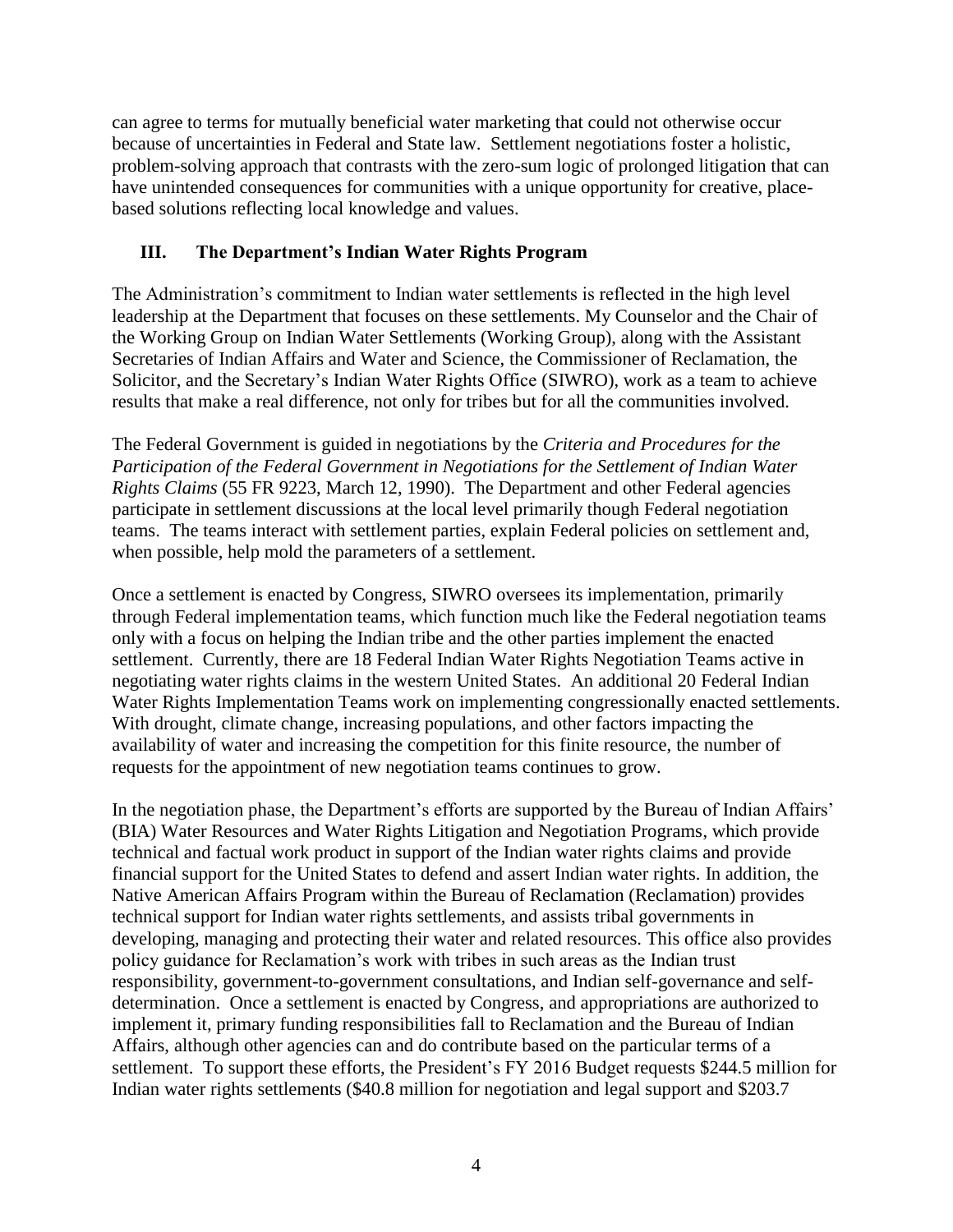million for implementation, including \$136 million for Reclamation and \$67.7 million for the Bureau of Indian Affairs).

# **IV. Future Challenges**

Although Congress' enactment of 29 Indian water settlements is a good start in addressing the need for reliable water supplies in Indian country, much more remains to be done. There are 277 federally recognized tribes in the West alone (excluding Alaska), and we are seeing increased interest in Indian water rights settlements east of the 100<sup>th</sup> Meridian. Many of these tribes are in need of: clean, reliable drinking water; repairs to dilapidated irrigation projects; and the development of other water infrastructure necessary to bring economic development to reservations.

The Administration will need to continue to work with Congress to enact and fund upcoming settlements. With some notable recent exceptions, water rights settlements generally have been funded through the Department's discretionary appropriations. Work to be performed under the settlements by Reclamation has come out of Reclamation's budget, and trust funds and other settlement costs generally have come out of the BIA's budget, but all Departmental agencies have been asked from time to time to expend discretionary funds from their budgets on implementation of these water settlements. In all of these cases, the Administration has worked successfully with Congress to secure the funds needed to continue to implement and completed signed settlements.

In some recent settlements Congress has included provisions for a variety of mandatory funding mechanisms in water rights settlements. The Claims Resolution Act, for example, provided approximately \$650 million of direct funding for the water rights settlements enacted therein, plus an additional \$180 million of funding for the Navajo-San Juan settlement enacted in the Omnibus Public Lands Management Act.

Another approach that Congress took in section 10501 of the Omnibus Public Lands Management Act was the creation of the Reclamation Water Settlement Fund. Starting in 2020, this fund will provide a limited level of funding in Indian water rights settlements enacted by Congress calling for expenditures by Reclamation. By statute, these settlements must meet certain criteria and there is priority for settlements in the states of New Mexico, Arizona and Montana. These funds are direct spending not subject to further appropriation, and we estimate that all of the funds in the Reclamation Water Settlement Account will be fully obligated by existing, authorized settlements, however this estimate is dependent on the level of discretionary funding that these settlements receive. Congress also envisioned some funding for future Indian water rights settlements through provisions of the Arizona Water Rights Settlement Act of 2004 (AWSA) by identifying future settlements as eligible to receive funds from the Lower Colorado River Basin Development Fund. Unfortunately, due to downturns in the economy, this fund has not produced the level of revenue expected at the time that law was enacted and other costs of the AWSA have proven greater than anticipated.

The Administration believes that Indian water rights settlements, when the product of a well thought-out process, represent an overall benefit to taxpayers when balanced against the potential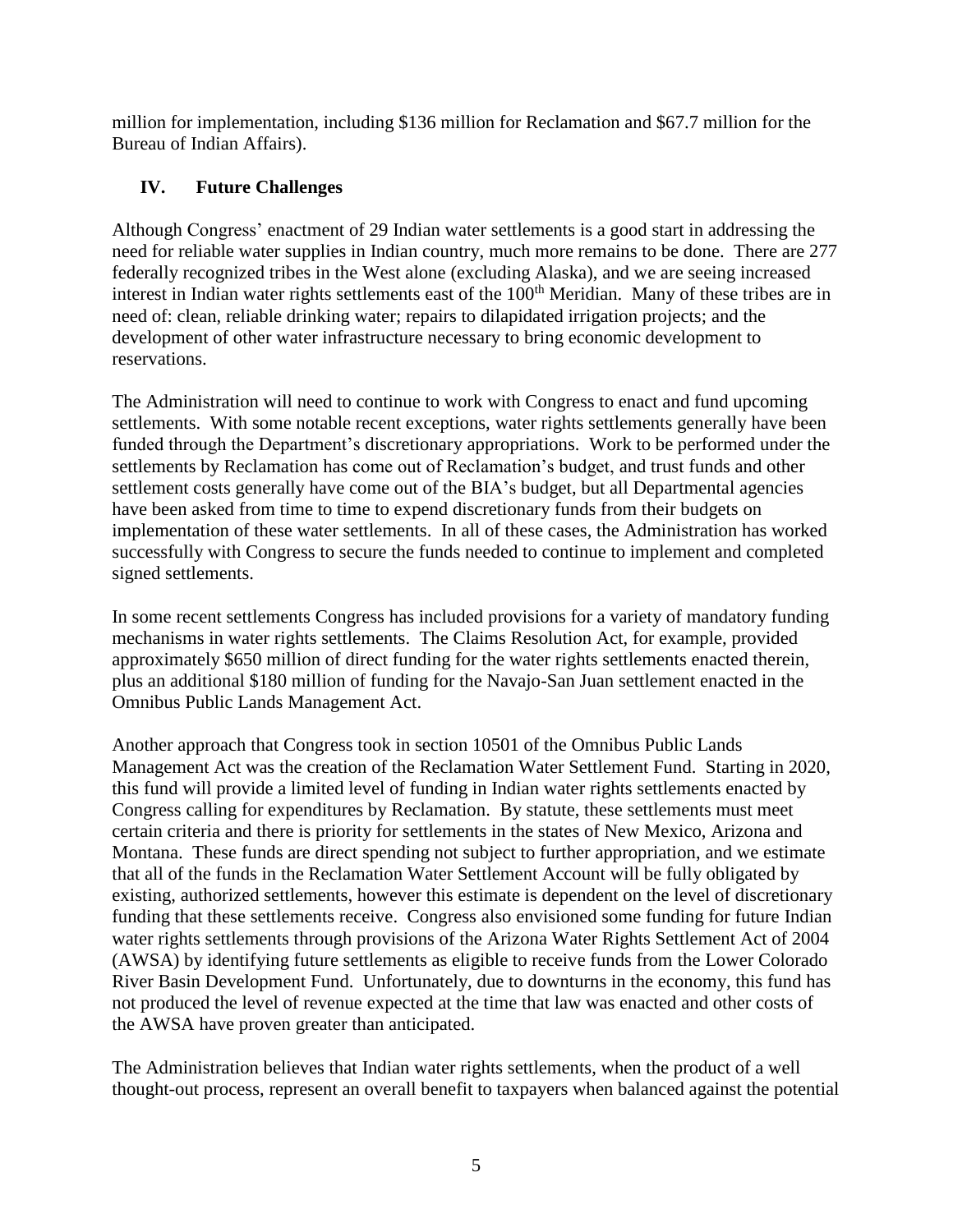consequences and costs of continued litigation over Indian water rights claims. First and foremost, from both a cost and timing perspective, settlements typically offer the most efficient way to provide much-needed water supplies to many tribal communities in fulfillment of the purposes of their reservations and basic Federal responsibilities. Moreover, settlements provide mechanisms that can protect current uses by non-Indian water rights holders. In addition, the consequences and costs of litigation are different for each particular settlement and are not always susceptible to simple monetary quantification.

Some have suggested that Indian water rights settlements are "earmarks". This is not the case. The U.S. Supreme Court's *Winters* doctrine establishes the senior rights of Indian tribes to water to fulfill reservation purposes. Water rights and related resources are trust assets of tribes, and water rights settlements enable the Federal government to protect and enhance those assets. And, in almost every case, settlements are entered into to either prevent or resolve longstanding litigation that drains resources from the Federal government, Indian tribes, and other affected parties, and exposes the Federal government and other parties to substantial risks. As described in this testimony, the Department has an established program that guides the process of negotiating Indian water rights settlements that satisfy federal criteria. Under the *Criteria and Procedures*, the Administration carries out careful analysis of the appropriateness of the costs of the settlement. Our support is not provided lightly; we have come to this Committee and testified regarding our concerns with proposed water rights settlements that we do not find to have met our requirements for reducing costs, including appropriate cost shares, and producing results. The Administration has not viewed settlements as earmarks.

## **V. Conclusion**

State and local governments, as well as Indian tribes, favor water rights settlements because they can be directly involved in shaping their own destinies, rather than leaving their fate to be decided by an uncertain course of litigation. The Federal government should continue to encourage these local efforts to resolve outstanding issues and establish water management regimes that can be the basis for, rather than a drag upon, strong local economic development.

Protracted litigation does not, ultimately, provide the best solution for the real problems that communities face. Indian water rights settlements can spur critically needed cooperation. From shortage sharing to water marketing to protection of instream flows, settlements allow people to identify the needed mechanisms to enable investments in a common future. In addition to establishing the basis for the courts to decree rights, these settlements often include infrastructure projects allowing tribes to make use of their water and non-Indians to continue using water that was subject to senior rights by Indian tribes. Recent settlements have authorized projects that will provide desperately needed access to safe drinking water on reservations and repair of irrigation systems that have severely deteriorated over time. These projects can improve public health by providing basic foundations for improving, health indicators such as infant mortality rates, and stimulating and sustaining economic development and growth in tribal communities.